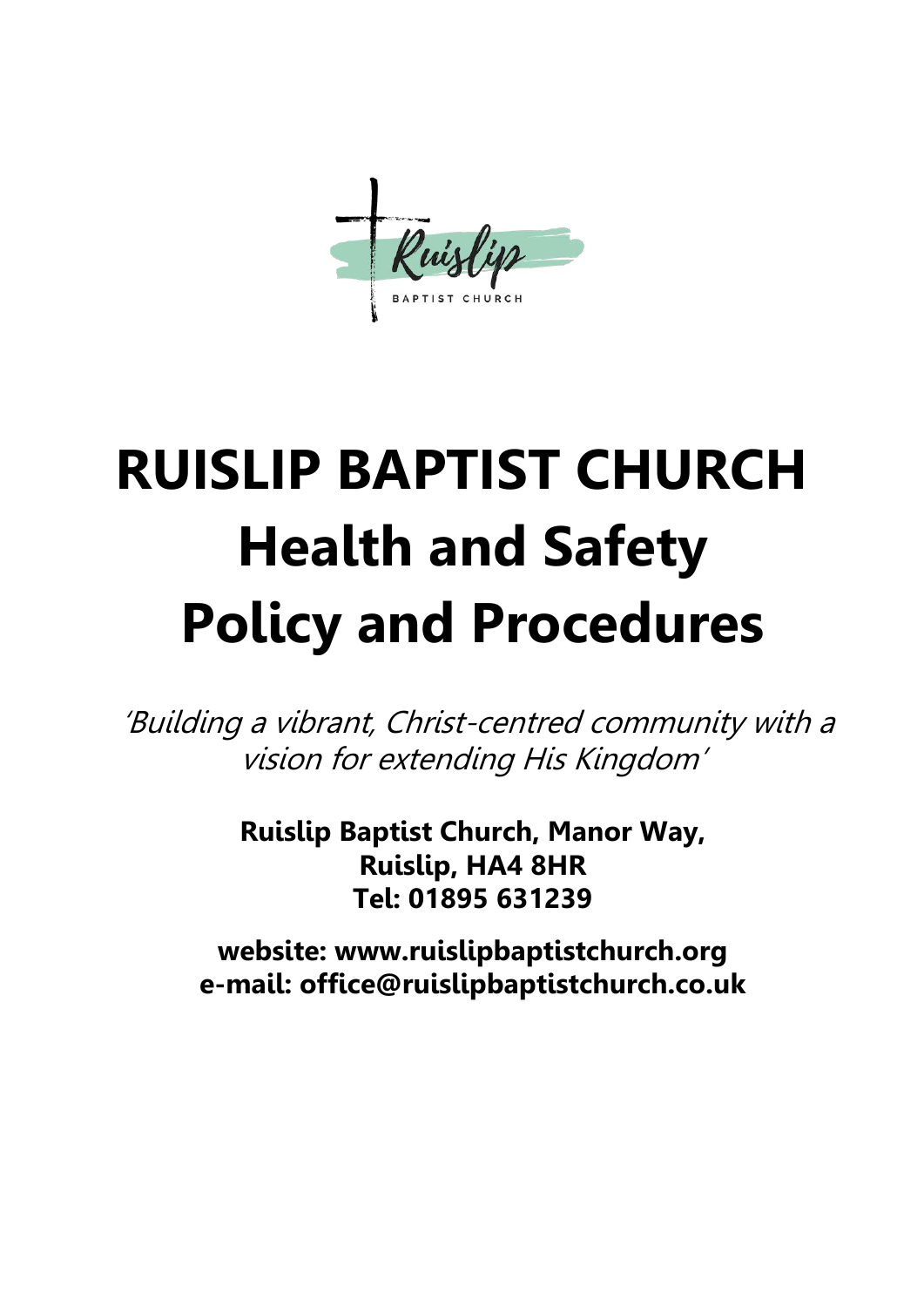

# **Health and Safety Policy**

This statement was agreed at the church members meeting held on 25th July 2020. It will be read annually at the church meeting where progress in carrying it out will be monitored.

- Our policy, so far as is reasonably practicable, is to provide and maintain safe and healthy working conditions, equipment and systems of work for all our employees and voluntary helpers, and to provide such information, training and supervision as they need for this purpose. We will also endeavour to ensure, so far as is reasonably practicable, the health, safety and welfare of all members of the congregation, contractors, visitors and others who may visit the church and any associated buildings. The allocation of duties for safety matters and the particular arrangements that we will make to implement the policy are set out in our procedures.
- Our policy and procedures will be kept up to date, particularly in the light of any changes to our buildings or activities. To ensure this, the policy and procedures and the way in which they are operated will be reviewed regularly and the appropriate changes made.

In order to ensure that health and safety matters are kept constantly under review, an item on health and safety will be on the agenda for all meetings of the Diaconate and sub-committees (where they exist) and employees and voluntary workers will be consulted in order to seek their views on health and safety matters.

Signed on behalf of the members of Ruislip Baptist Church:

Rev. Derek Page, Senior Minister

Ruislip Baptist Church is a registered charity, no. 1132797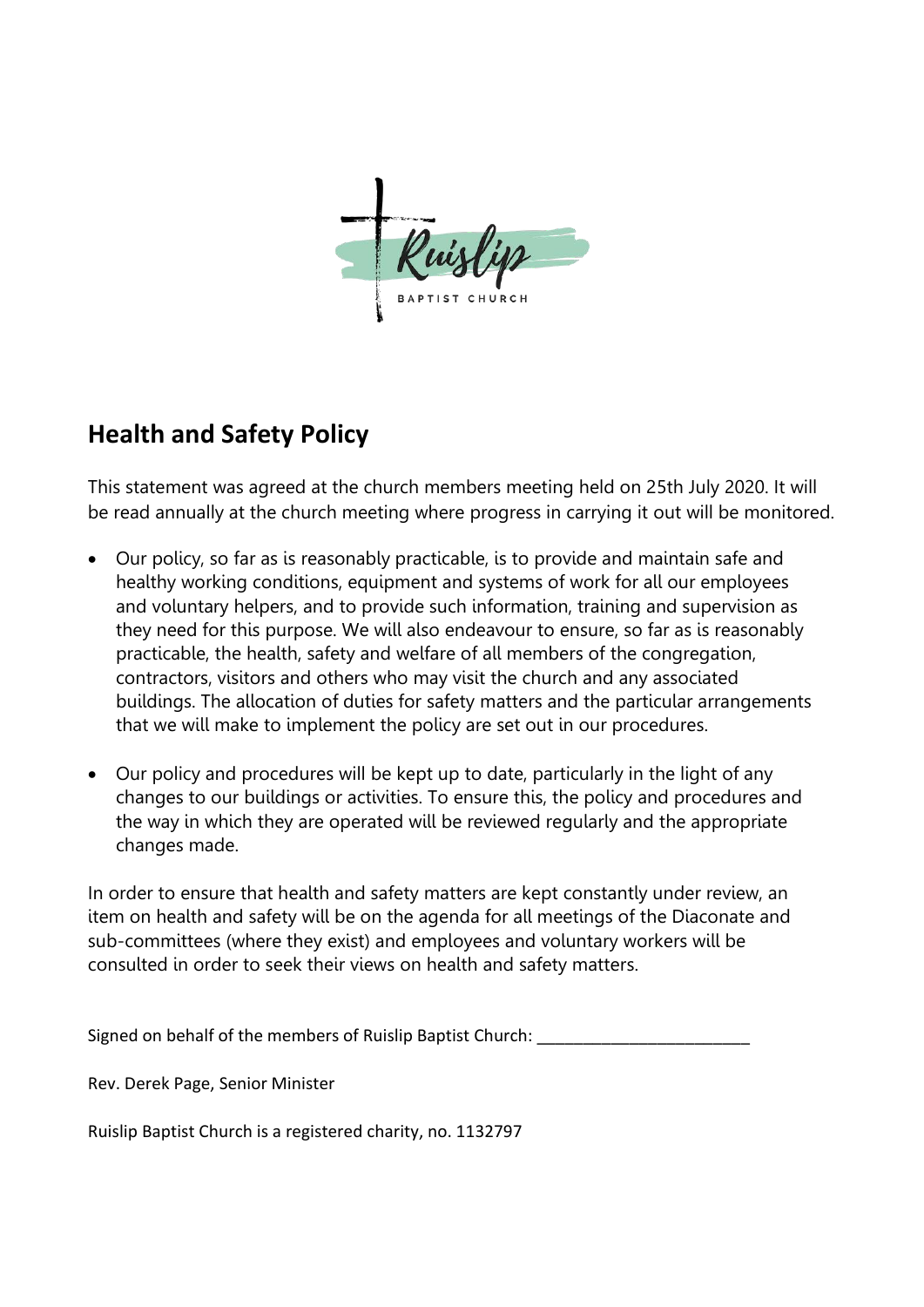This document has been prepared in accordance with the provisions of the Health and Safety at Work etc. Act 1974 and the regulations made under it.

# **Organisation and responsibilities**

# **Overall responsibility**

Overall responsibility for health and safety is that of the Trustees of Ruislip Baptist Church who will ensure that arrangements are in place to satisfy Health and Safety regulations and appropriate Codes of Practice. Specific responsibilities may be delegated to church personnel. As new projects emerge, the names of responsible persons will be notified and the list amended accordingly.

# **Responsibility of the Diaconate**

Responsibility to ensure that the arrangements outlined in this policy are carried out and updated as necessary is with the Deacons.

# **Responsibility of the Health and Safety Officer**

The following person carries the responsibility for the day-to-day implementation of the arrangements outlined in this policy: Helen Yarrow

The responsibility of the Health and Safety officer shall be to:

- Be familiar with health and safety regulations as far as they concern church premises.
- Be familiar with the health and safety policy and arrangements and ensure they are complied with by advising those working or engaged in activities as follows:
	- so far as is reasonably practicable, that safe systems of work are in place;
	- that the church premises are clean and tidy;
	- that the church outside premises are properly maintained including the safety of trees, bushes and shrubs;
	- that safety equipment and clothing is provided and used by all personnel where this is required;
	- that all plant, equipment and tools are properly maintained and in good condition and that all operators have received the appropriate training;
	- that adequate access and exit is maintained;
	- that adequate fire-fighting equipment is available and maintained;
	- that food hygiene regulations and procedures are observed.

# **Responsibility of employees and voluntary workers**

All employees and voluntary workers have a responsibility to co-operate in the implementation of this health and safety policy and to take reasonable care of themselves and others whilst on church business or premises. Employees and voluntary workers must therefore: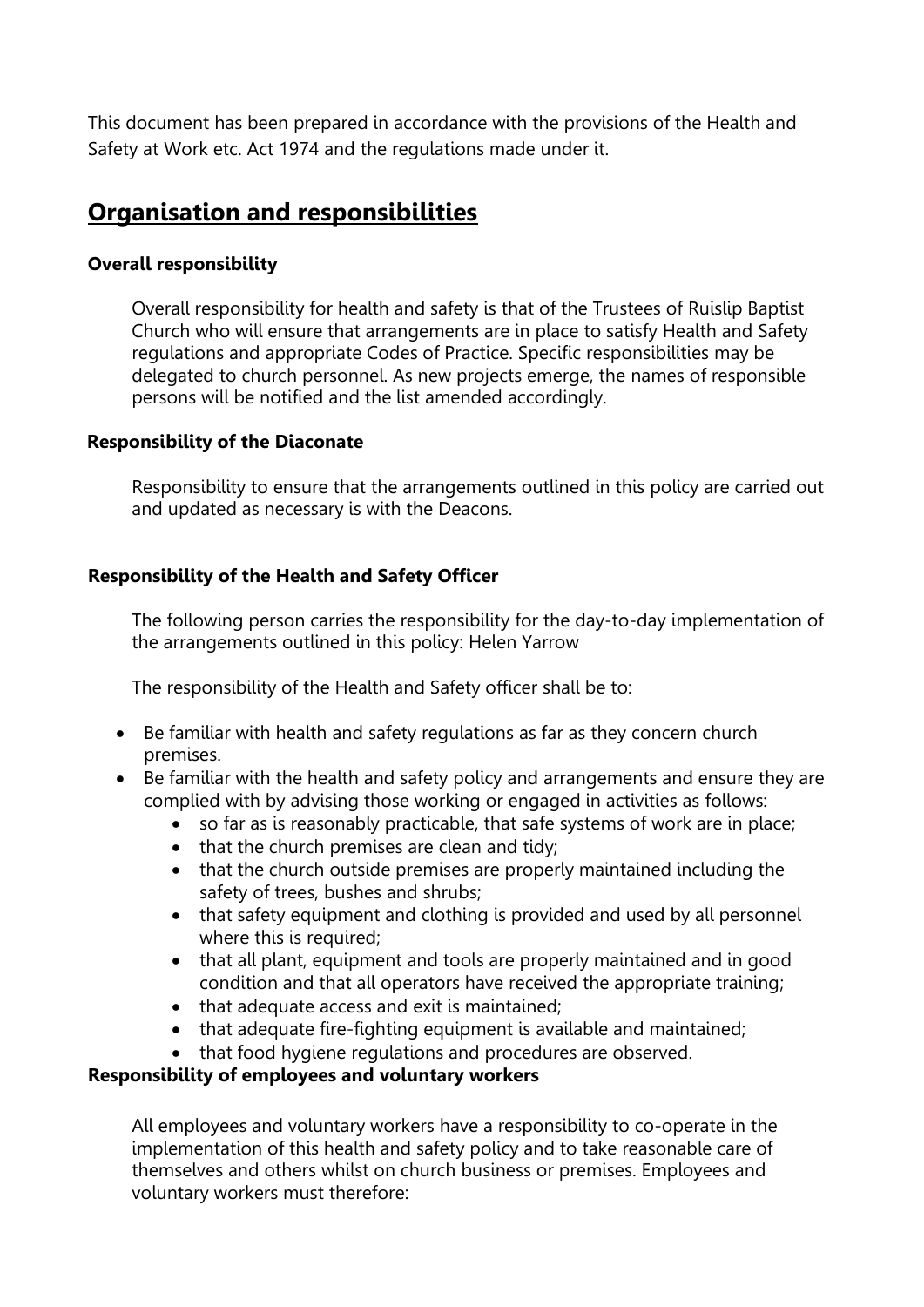- comply with safety rules, operating instructions and working procedures;
- use protective clothing and equipment when it is required;
- report any fault or defect in equipment immediately to the appropriate person and record in the Chair of Fabric Committee Fault report book;
- report all accidents (however minor), injuries, near misses or other potential safety hazards as soon as possible and record them in the accident book in the kitchen;
- not misuse anything provided in the interests of health and safety.

#### **Responsible persons**

As a fellowship we are all responsible for ensuring the safety of activities we are involved in, any concerns should be notified to the responsible persons names below:

Accident book/Accident reporting (1) Health & Safety Officer Fire extinguishers (2.1) **Health & Safety officer** Emergency evacuation (2.4) **Deacons and Stewards** Portable electrical appliances (3.1) **Health & Safety officer** Fixed electrical system (3.4) **Health & Safety officer** Hazardous substances (5) **Chair of Fabric Committee** Plant and machinery (6) **Chair of Fabric Committee** Condition of floors and stairs (7.1) **Chair of Fabric Committee** Condition of outside space (7.2) **Chair of Fabric Committee** Light lamp changing (8) **Chris Gardner** Working at high levels (9) **Chair of Fabric Committee** Food preparation (10) **Maggy Gardner** Manual handling (11) **Chair of Fabric Committee** Display screen equipment (12) **Chair of Fabric Committee** Building defects/glazing (13) **Chair of Fabric Committee** Safeguarding **Jane Golden** Personal safety (15) **Chair of Fabric Committee** Contractors (17) **Chair of Fabric Committee** Sound/projection equipment **Health & Safety officer** Health and safety training **Health & Safety officer** 

# **1. By activity Name/position**

Sanctuary **Chair of Fabric Committee** Vestibule **Chair of Fabric Committee** Church hall and meeting rooms **Chair of Fabric Committee** Church outside areas **Chair of Fabric Committee** Kitchens **Maggy Gardner**

**2. By area Name/position**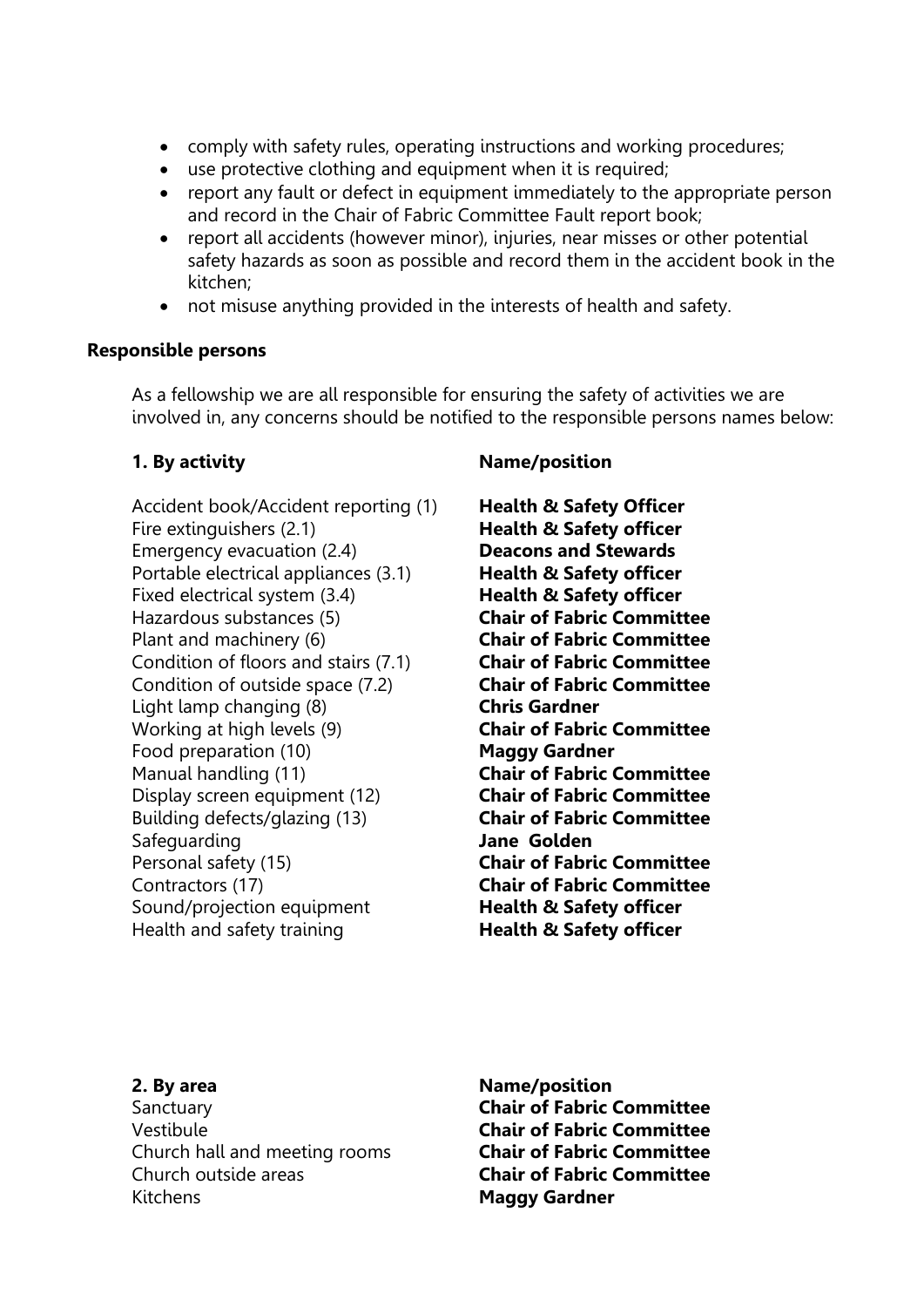# **Arrangements (implementation of the policy)**

This section sets out our arrangements to minimise as far as is reasonably practicable risks to the health and safety of employees, voluntary workers, members of the congregation, visitors and contractors.

# **1.0 ACCIDENTS AND FIRST AID**

First aid boxes are located in: Downstairs kitchen, Upstairs kitchen, Sidewalk lobby, Bookstall They are to be checked and restocked every six months by the Chair of the Fabric Committee.

Named Trained/qualified first aider's are available from the Church Office.

The accident books are located in: Downstairs and upstairs kitchen.

All accidents and incidents must be entered on an Accident Report form in the accident book and the Health and Safety responsible person advised. (A specimen accident report form is available upon request.) If the church or church hall is let to outside organisations, they are told in writing that in the event of an accident, details must be entered on the Accident Report form in the accident book. Accident books and accident records are regularly reviewed. These accidents will be reported by the responsible person:

Under the Reporting of Injuries, Diseases and Dangerous Occurrences Regulations 1995 (RIDDOR) there is a statutory requirement to report certain types of accident, dangerous occurrences and disease to the enforcing authorities. Fatal accidents, major injuries and injuries which involve the injured person being absent from work for more than three days must be reported to the enforcing authorities. So must diseases and certain dangerous occurrences, as defined by the regulations.

There are three requirements for reporting, as follows:

- serious injuries or dangerous occurrences (as defined by the regulations) must be reported immediately. This must be followed by a report in writing within **ten days**  on official form **F2508**
- accidents involving the injured person losing **more than three consecutive days**  work (excluding the day of the accident but including any days which would not have been working days) but which do not fall into the above category, must be reported in writing within ten days on form F2508
- reportable diseases, as defined by the regulations, must be reported in writing to the enforcing authority on form **F2508A**. This will be required only if the employer receives a written diagnosis of the disease made by a doctor and the person concerned is involved with a work activity as specified in the regulations. Reportable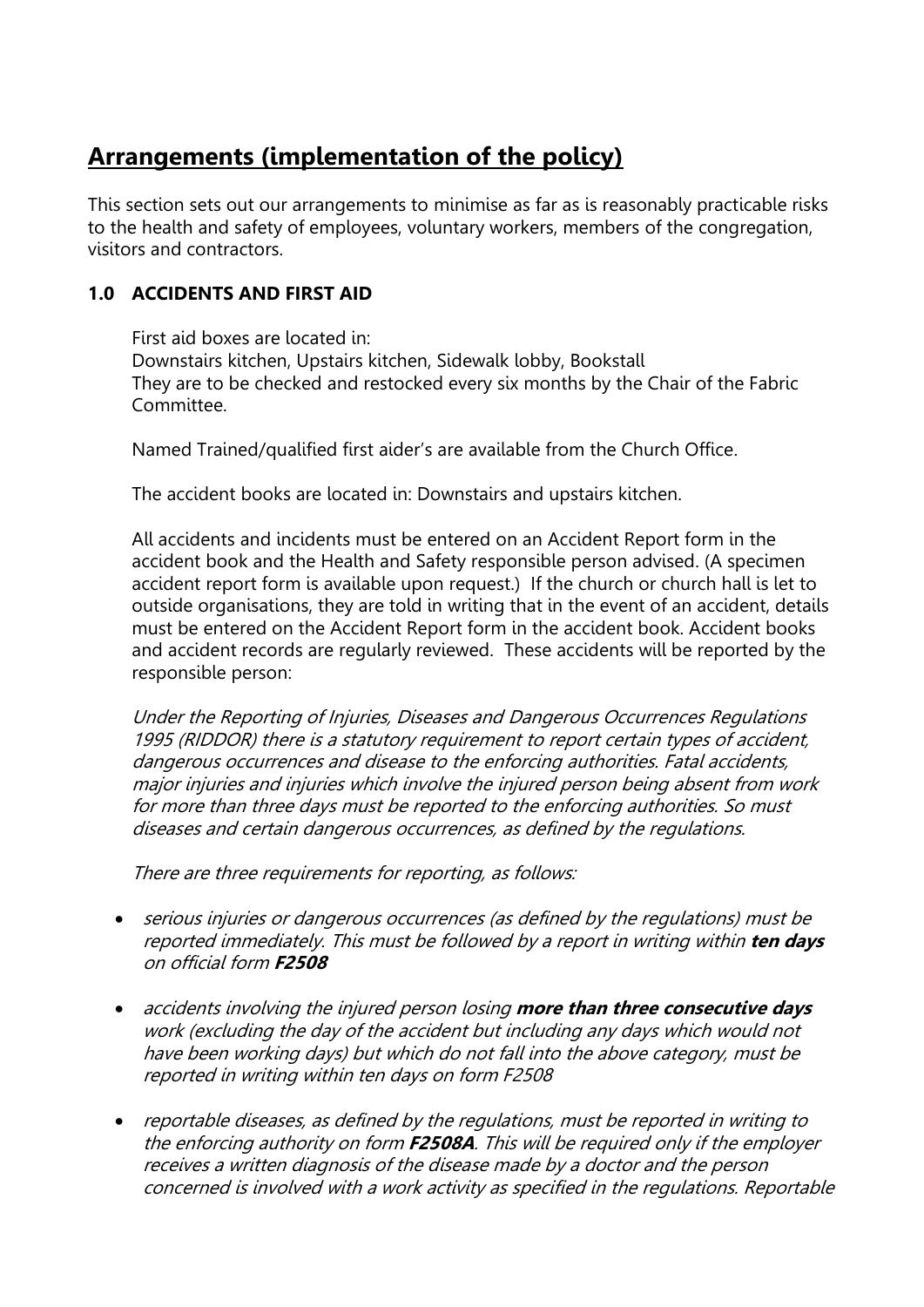diseases include certain poisonings, infections such as legionellosis and hepatitis, and other conditions such as certain musculo-skeletal disorders.

# **Accident reporting**

The quickest and easiest way to do this is to call the Incident Contact Centre and speak to an ICC Operator who will complete a report form over the phone. You will be sent a copy for your records. The ICC Consultant will ask a few questions and take down appropriate details. Your report will be passed on to the relevant enforcing authority and you will be sent a copy of the information recorded which you can file – this meets the RIDDOR requirement to keep records of all reportable incidents. You can also send reports by post or email [www.riddor.gov.uk.](http://www.riddor.gov.uk/) Tel. 0845 300 9923 Fax. 0845 300 9924 or Email: [riddor@connaught.plc.uk](mailto:riddor@connaught.plc.uk) Incident Contact Centre, Caerphilly Business Park, Caerphilly, CF83 3GG.

# **Recording**

Full details of all accidents, disease and dangerous occurrences should be recorded using the Data Protection compliant HSE Accident Book. This is necessary for monitoring purposes and is also a requirement of RIDDOR, as well as the Social Security (Claims and Payments) Regulations 1979 and Social Security Administration Act 1992.

# **2.0 FIRE SAFETY**

Our policy is to fulfil our obligations under the Regulatory Reform (Fire Safety) Order 2005. In order to achieve this, we undertake the following:

- An assessment of the fire risks in the church and grounds and the risks to our neighbours. This is carried out either as a specific exercise or as part of our general health and safety risk assessments annually.
- A check that a fire can be detected in a reasonable time and that people can be warned by checking fire/smoke detectors annually.
- A check that people who may be in the building can get out safely including, if necessary, the provision of emergency lighting and fire exit signage to provide reasonable fire fighting equipment.
- A check that those in the building know what to do if there is a fire.
- A regular check that our fire fighting equipment is in place and is serviceable, and that there is an annual maintenance contract in place with a reputable company.

# **2.1 Fire extinguishers**

Fire extinguishers are kept in the following locations:

| Location                         | <b>Type of extinguisher</b>       |
|----------------------------------|-----------------------------------|
| Church Main Door entrance        | 1 x water                         |
| By electric cupboard             | $1 \times CO2$                    |
| Upstairs kitchen                 | 1 x foam, I x CO2,                |
| Between Sanctuary and Small Hall | $1 \times CO2$                    |
| Top of stairs by lift            | $1 \times CO2$ , $1 \times water$ |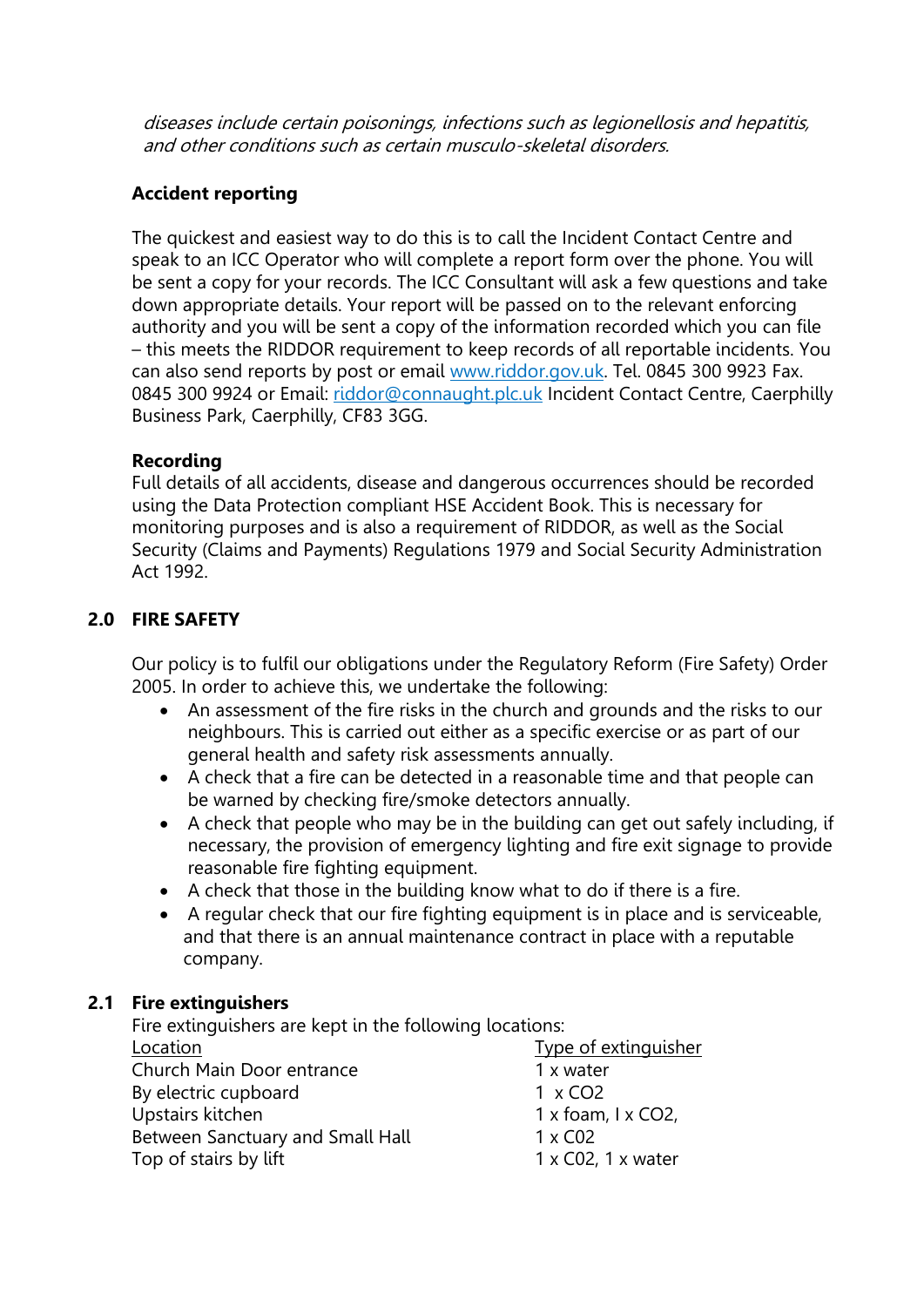| Main Hall                        | 1 x water                  |
|----------------------------------|----------------------------|
| Main kitchen                     | 1 x foam, $1 \times CO2$ , |
| Vestibule by small hall          | 1 x water                  |
| Sidewalk lobby                   | 1 x water, $1 \times CO2$  |
| Office landing upstairs          | 1 x water, $1 \times CO2$  |
| Office landing downstairs        | $1 \times CO2$             |
| Sidewalk                         | 1 x water, $1 \times CO2$  |
| Sanctuary (top of stairs)        | 1 x water                  |
|                                  |                            |
| Sanctuary (by wheelchair refuge) | 1 x water, 1 x foam        |
| Sanctuary (by sound desk)        | $1 \times CO2$             |
| Main Hall entrance               | 1 x water                  |
|                                  |                            |

The extinguishers noted are checked every six months by the Health and Safety officer to ensure that they are still in place and have not been discharged. The extinguishers noted above are checked annually by Spectrum Fire UK Ltd

# **2. 2 Fire Alarm System**

The Church Administrator is responsible for checking the alarm every week and should ensure this is recorded in a book.

# **2. 3 Other fire protection equipment**

| Location                                                                               | Type         |
|----------------------------------------------------------------------------------------|--------------|
| Both kitchens                                                                          | Fire Blanket |
| The Fire Blankets will be checked every six months by the Health and Safety officer to |              |
| ensure that they are still in place and have not been removed.                         |              |

# **2. 4 Evacuation procedure**

For large services and events, where the congregation/audience exceeds 200 our procedures for stewarding/evacuation are as follows:

- All designated fire doors must be unlocked before the service/event commences and, with the exception of main church building, be clearly marked as fire exits.
- A check must be made that all doors can be opened every six months. Regulatory Reform (Fire safety) Order 2005 – all safety devices are correctly maintained and fit for purpose.

| Area of church        | Exit doors                                       |
|-----------------------|--------------------------------------------------|
| <b>Sanctuary</b>      | <b>Church doors</b>                              |
| <b>Main Hall</b>      | <b>Main Hall door</b>                            |
| <b>Upstairs rooms</b> | <b>Church and Main Hall doors</b>                |
| <b>Sidewalk</b>       | Side door or Sidewalk exit                       |
| <b>Offices</b>        | Sidewalk exit or via Assistant Minister's office |
| <b>Kitchen</b>        | <b>Church doors or via Sidewalk</b>              |

Responsibility for using each fire extinguisher will be allotted to Deacons on duty on Sundays and to leaders of groups meeting at all other times.

In the event of an emergency (fire/bomb threat, etc.), an announcement to leave the building will be made.

Persons will assemble as detailed in our Fire Safety documentation.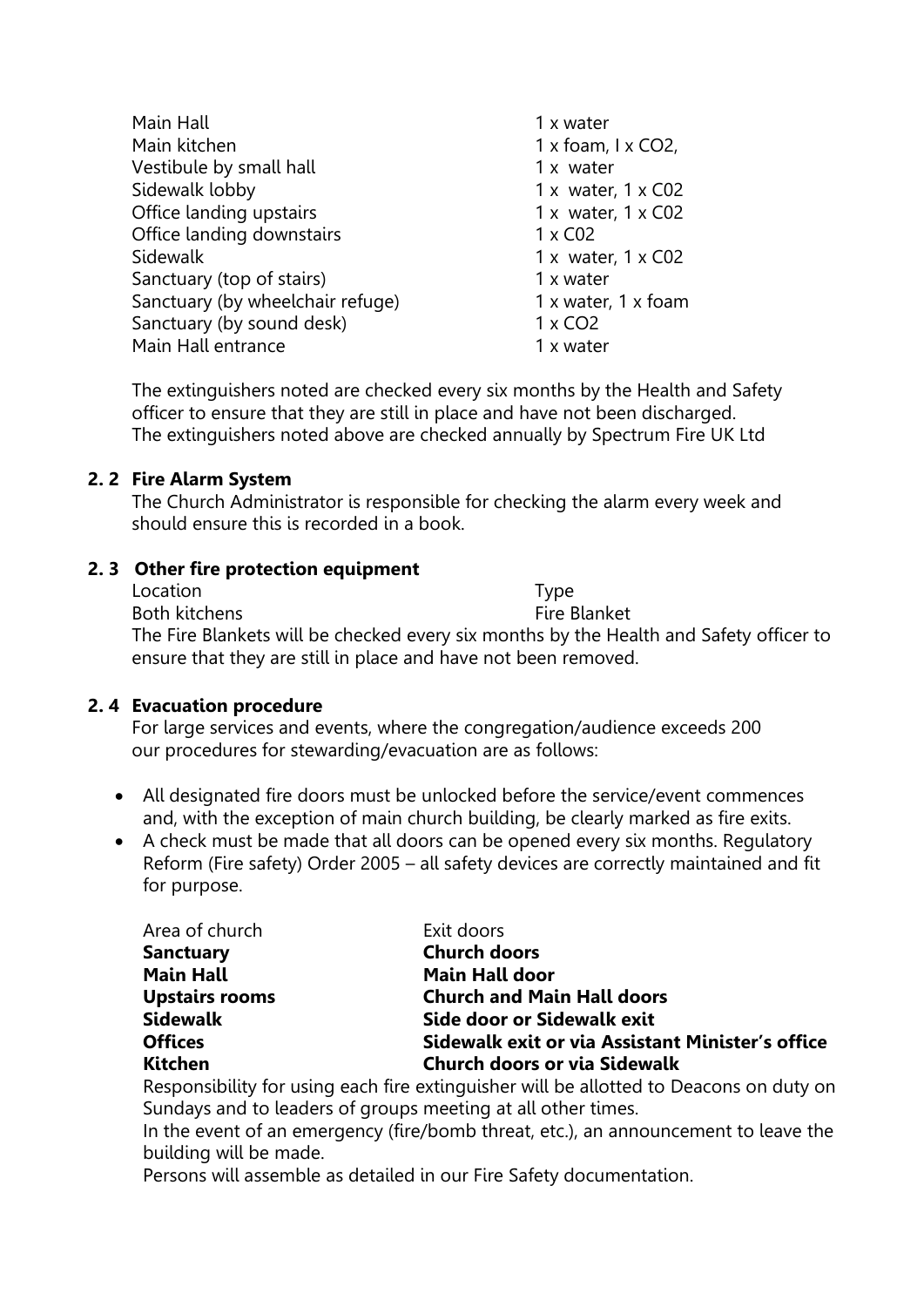The emergency services will be contacted immediately.

#### **2. 5 Evacuation drills**

Fire evacuation drills will be carried out annually.

All employees and voluntary workers should ensure they are familiar with escape routes and ensure these are kept clear and unobstructed.

### **2. 6 If you discover a fire (no matter how small)**

Immediately raise the alarm.

Telephone the emergency services.

Check the building for occupants.

Attack the fire if possible and within your capability, using the appliances provided, but without taking personal risk.

 If not possible to attack the fire or if you are unsure which fire extinguisher to use, assist in the evacuation of the building, ensuring that all doors are closed behind you. The general rule is people before property.

Evacuate to the designated assembly point.

Ensure clear access for the emergency vehicles.

# **3.0 ELECTRICAL SAFETY**

- At appropriate times all our portable electrical equipment will be tested by a competent person with an appropriate level of electrical knowledge and experience that has the correct equipment to complete the tests knows how to use it and can correctly interpret the results. Any unsafe equipment will be removed from use or repaired.
- It is our policy not to sell any second-hand electrical goods.
- Misuse and abuse of electricity is a significant cause of fires and injury. Faulty electrical equipment can kill. All employees and voluntary workers must observe the following:
- Visually check all electrical equipment before use.
- Report all faults immediately to the responsible person.
- Do not attempt to use faulty equipment.
- It is the responsibility of those bringing electrical equipment onto the premises to ensure it is safe.
- Electrical equipment should be switched off and disconnected when not in use for long periods.
- Flexible cables should be positioned and protected so that they do not constitute a tripping hazard and are not subject to mechanical damage.

# **4.0 GAS EQUIPMENT SAFETY**

Our gas boilers and any other gas equipment is maintained and checked regularly by a competent contractor who is registered with the Gas Safe Register.

# **5.0 HAZARDOUS SUBSTANCES**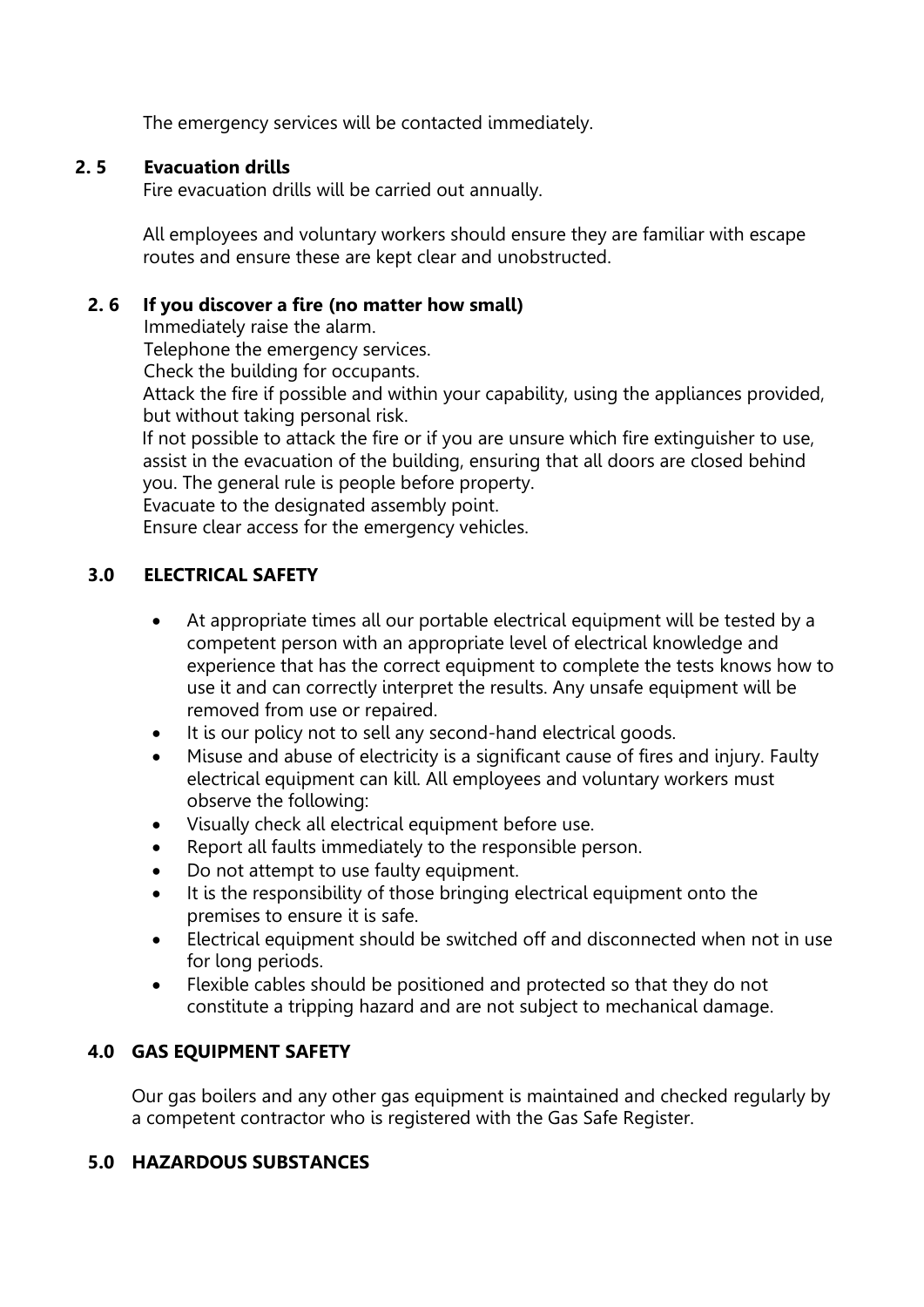Where possible, we have eliminated the use of hazardous substances. Where this is not possible, our safety arrangements are as follows:

For all hazardous substances, which include substances marked as 'harmful, irritant, corrosive, toxic, very toxic, flammable, highly flammable, extremely flammable, explosive, oxidising or dangerous for the environment', data sheets or product information provided by the manufacturers are used to determine the correct method of use, protective clothing needed, method of storage, and action to take in the event of an accident

Some hazardous substances, such as asbestos in vinyl floor tiles or pigeon droppings in belfries, require specialist treatment and must only be touched or removed by specialist contractors. (You must consult the local Environmental Health Officer in such circumstances.)

# **6.0 SAFETY OF PLANT AND MACHINERY**

The Health & Safety officer will maintain a list of any items of plant and machinery. The procedures for checking and rules for use are as follows:

- Employees and voluntary workers must not operate plant or machinery that they are not trained and authorised to use.
- Employees and voluntary workers must not ride on any parts of machinery not intended for that use.
- Machinery must be switched off before any adjustments are made.
- After carrying out maintenance and adjustments, all guards must be replaced before the machinery is used.
- Before using any item of plant or machinery, a check must be made to ensure it is in a safe working condition, correctly adjusted, and there are no loose nuts, bolts or other defects.
- The appropriate personal protective equipment detailed below must be worn when operating any item of plant or machinery.
- Persons under the age of 18 may use hand tools only and are not permitted to operate any power driven item of plant or machinery.
- Ladders may only be used when other equipment such as tower scaffolds or mobile elevated work platforms cannot be used and for work of short duration provided they can be safely secured. This may necessitate the use of ladder ties.
- Any defect and damage found to any item of plant or machinery must be reported to the responsible person.
- All plant and machinery will be regularly maintained and a schedule kept of maintenance requirements.

**Ladders:** Ladders may only be used by volunteers when other equipment such as tower scaffolds or mobile elevated work platforms cannot be used and for work of short duration provided they can be safely secured. This may necessitate the use of ladder ties. Operate only by two persons at any one time both over age 18 with one person at the base and only an agile person to ascend the ladder. No use for volunteers at heights in excess of 30 feet. All work at height should be done by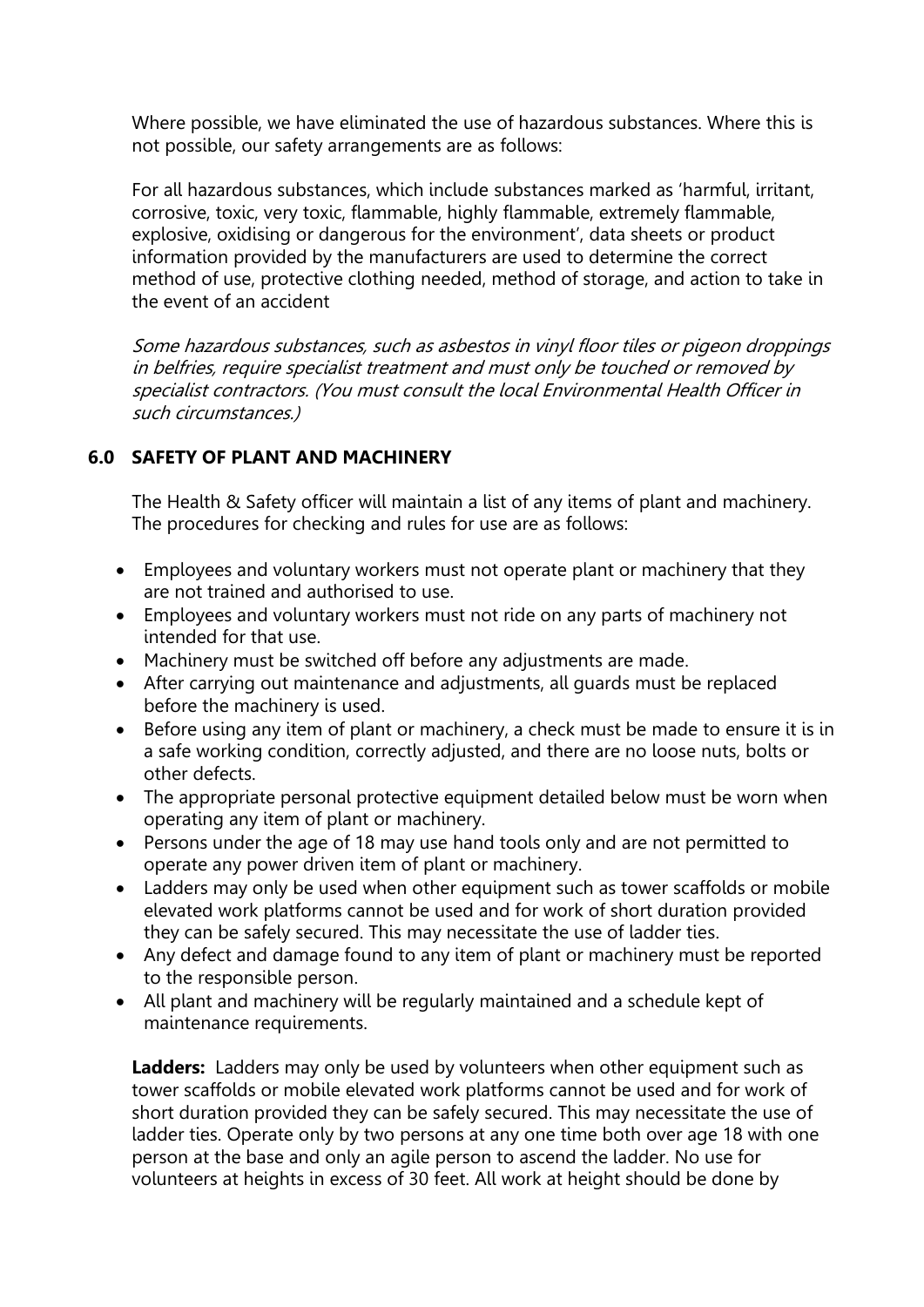contractors and all work over 30 feet must be undertaken by qualified contractors. (See also Section 8.0 Working at high levels).

# **7.0 SLIPS, TRIPS AND FALLS – CONDITION OF FLOORS, STEPS AND PATHS**

In order to reduce as far as is reasonably practicable the risk of slips, trips and falls, an inspection will be made every quarter by the responsible person of all floors in the church and hall, and all paths surrounding the church property. Particular note will be made of moss, algae and leaves on paths. Any defects will be reported to the Chair of Fabric Committee who will arrange for repairs or remedial measures to be carried out.

# **8.0 LIGHTING**

In order to ensure that the church is adequately lit, an inspection will be made every quarter by the responsible person to ensure that all lights in the church, hall and churchyard are working. Any lamps that require replacing will be reported to the Chair of Fabric Committee who will ensure that the lamps are replaced following appropriate safety procedures.

# **9.0 WORKING AT HIGH LEVELS**

The following areas are designated as high levels: interior - all lighting in Main Hall and Sanctuary

Only the following persons may work at high level: approved contractors (see also Section 16.0 Contractors); competent volunteers.

All work at height should be done by contractors and all work over 30 feet must be undertaken by qualified contractors.

The following procedures must be followed: safety harnesses must be used in conjunction with temporary anchor points or scaffolding.

Only the following work is authorised without special agreement: clearing leaves and debris from the roof and gutters.

The appropriate training will be given and a system of recording will detail who is working where at any time. Preferably work to be undertaken only as part of a specific work party under guidance of a deacon or Chair of Fabric Committee.

#### **10.0 PREPARATION OF FOOD**

• We ensure that we follow the appropriate regulations governing the preparation and storage of foodstuffs according to the Food Hygiene Regulations 2006 which applies whether we sell publicly or privately for profit or for fundraising.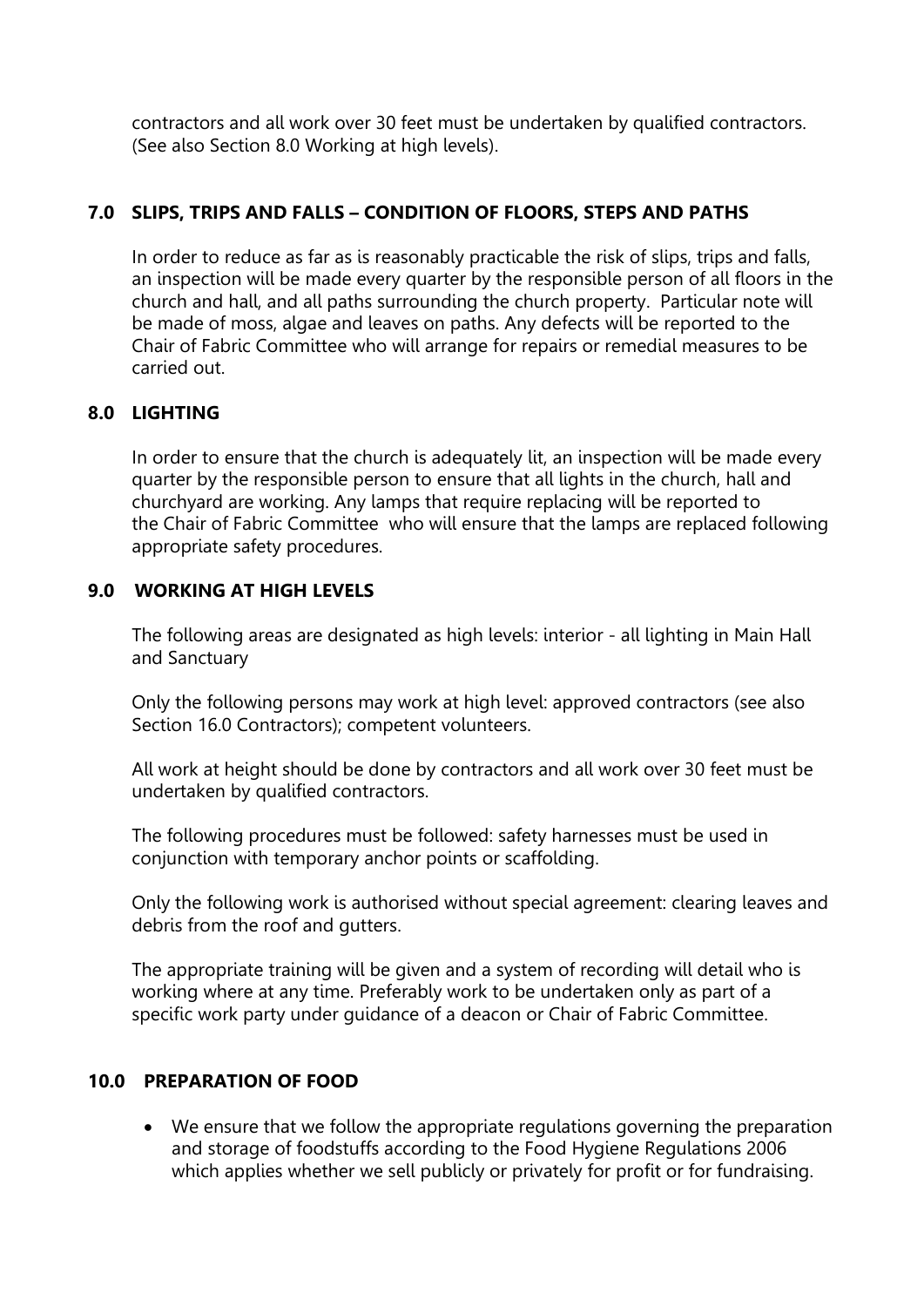- Only persons who have received the appropriate training may prepare and serve foodstuffs, namely persons under supervision of Person with Food Hygiene Certificate and deacons or persons authorised by them. All food handlers must have adequate supervision, instruction and training and maintain adequate personal hygiene, including hygienic hand-washing at dedicated hand-washing sink using antibacterial soap and disposable paper towels.
- Before any preparation commences, all surfaces coming into contact with food must be cleaned with anti-bacterial cleanser.
- Kitchen floor to be cleaned by floor bucket and cloth. A separate bucket and cloth to be used to clean toilet floors.
- All non recyclable rubbish to be placed in rubbish bin lined with a bin liner.
- An appropriate assessment of risk must be carried out for the foods to be prepared and stored, including storage at the correct temperatures and also that fridge/freezer is kept in a clean state.
- Most food preparation is done on the central unit. Correct colour-coded boards must be used when preparing food.
- Any accidents must be recorded in the Accident Book which is located by the fridge in the kitchen.
- All hirers who wish to provide foodstuffs must be advised of the facilities and procedures. Health and Safety Rules for Hall Users are displayed on wall of kitchen.

# **11.0 MANUAL HANDLING – LIFTING, CARRYING AND MOVING LOADS**

- Our policy is to eliminate the need for manual handling as far as is reasonably practicable.
- Where it is not possible to avoid the need to move loads, we will carry out risk assessments and make use of lifting aids, including trolleys, lifts and hoists as far as possible.

# **12.0 DISPLAY SCREEN EQUIPMENT**

- Our policy is to assess the risks to all habitual users of computer workstations and to reduce those risks to the lowest level possible.
- Daily work routines should involve periods away from the screen.

# **13.0 HAZARDOUS BUILDINGS/GLAZING**

- Our policy is to ensure that our buildings are safe and without risks to the health, safety and welfare of all who work in and use them. In order to achieve this, the buildings are inspected every quarter by the responsible person,
- Any defects noted are immediately reported to and the procedures put in hand for repairs,
- Where necessary, temporary measures are taken to ensure that there is no risk of accident or injury until permanent repairs can be carried out,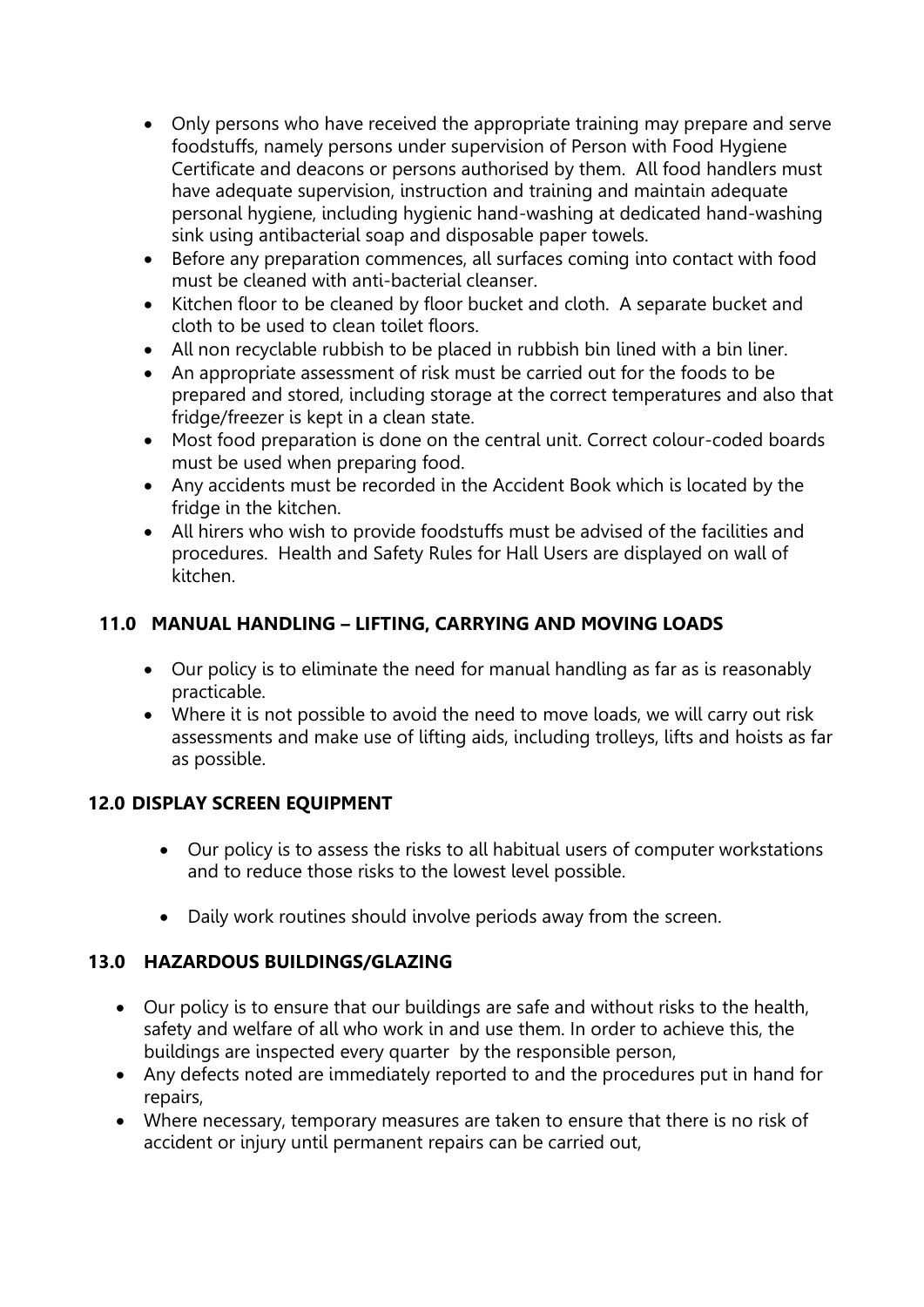#### **14.0 SAFEGUARDING**

The procedures are available on-line and from the Church office. The Safeguarding Coordinator is Helen Yarrow.

Our procedures follow those of the Baptist Union. All persons holding offices of responsibility and children and youth leaders must have up to date Disclosure and Barring Service (DBS) certification. Existing in date CRB forms still comply.

Risk Assessments must be completed for all children and youth activities with additional assessments being completed if activities are carried out away from the premises. Details of the numbers and ages of the young people involved in each group and details of adult supervisors must be maintained. Parental consent forms should be obtained for trips and any particular needs of individual children noted.

A statement upholding our procedures will be made at each annual church meeting and be suitably recorded. A permanent record will be maintained of all accidents involving children.

#### **15.0 PERSONAL SAFETY**

Our Safe to Grow and Safe to Belong policies and procedures highlight the appropriate control measures.

#### **16.0 RISK ASSESSMENT/ACTIVITIES**

Risk assessments will be carried out on all areas of the church premises and all activities as appropriate.

#### **17.0 CONTRACTORS**

Anyone entering church premises for the purposes of carrying out work, other than an employee or voluntary worker of the church, will be regarded as a contractor. All contractors, including the self-employed, must confirm that they comply with all the appropriate regulations.

#### **CDM Regulations**

The Construction (Design & Management) Regulations apply to all construction work in Great Britain. The company should appoint a Project Manager to ensure all CDM regulations are complied with.

#### **18.0 INFORMATION AND ENFORCEMENT**